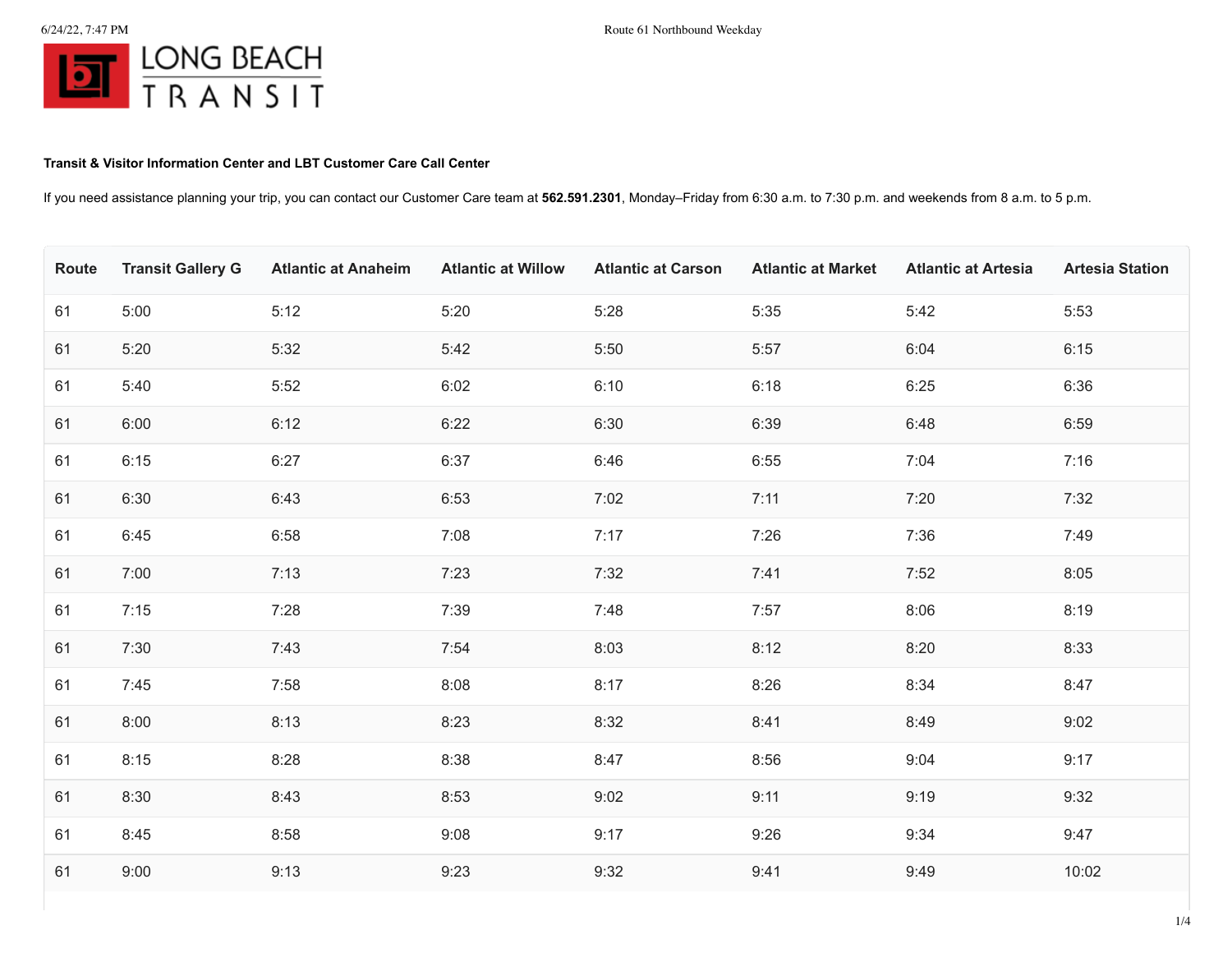6/24/22, 7:47 PM Route 61 Northbound Weekday

| <b>Route</b> | <b>Transit Gallery G</b> | <b>Atlantic at Anaheim</b> | <b>Atlantic at Willow</b> | <b>Atlantic at Carson</b> | <b>Atlantic at Market</b> | <b>Atlantic at Artesia</b> | <b>Artesia Station</b> |
|--------------|--------------------------|----------------------------|---------------------------|---------------------------|---------------------------|----------------------------|------------------------|
| 61           | 9:15                     | 9:28                       | 9:38                      | 9:48                      | 9:57                      | 10:05                      | 10:18                  |
| 61           | 9:30                     | 9:43                       | 9:53                      | 10:03                     | 10:12                     | 10:20                      | 10:33                  |
| 61           | 9:45                     | 9:58                       | 10:08                     | 10:18                     | 10:27                     | 10:35                      | 10:48                  |
| 61           | 10:00                    | 10:13                      | 10:23                     | 10:33                     | 10:42                     | 10:50                      | 11:03                  |
| 61           | 10:15                    | 10:28                      | 10:38                     | 10:48                     | 10:57                     | 11:05                      | 11:18                  |
| 61           | 10:30                    | 10:43                      | 10:53                     | 11:03                     | 11:12                     | 11:20                      | 11:33                  |
| 61           | 10:45                    | 10:58                      | 11:08                     | 11:18                     | 11:27                     | 11:35                      | 11:48                  |
| 61           | 11:00                    | 11:13                      | 11:23                     | 11:33                     | 11:42                     | 11:50                      | 12:03                  |
| 61           | 11:15                    | 11:28                      | 11:38                     | 11:49                     | 11:58                     | 12:06                      | 12:19                  |
| 61           | 11:30                    | 11:43                      | 11:53                     | 12:04                     | 12:14                     | 12:22                      | 12:35                  |
| 61           | 11:45                    | 11:58                      | 12:08                     | 12:19                     | 12:29                     | 12:37                      | 12:50                  |
| 61           | 12:00                    | 12:13                      | 12:23                     | 12:34                     | 12:44                     | 12:52                      | 1:05                   |
| 61           | 12:15                    | 12:28                      | 12:38                     | 12:49                     | 12:59                     | 1:08                       | 1:21                   |
| 61           | 12:30                    | 12:44                      | 12:54                     | 1:05                      | 1:15                      | 1:24                       | 1:37                   |
| 61           | 12:45                    | 12:59                      | 1:09                      | 1:20                      | 1:30                      | 1:39                       | 1:52                   |
| 61           | 1:00                     | 1:13                       | 1:23                      | 1:34                      | 1:44                      | 1:53                       | 2:06                   |
| 61           | 1:15                     | 1:28                       | 1:39                      | 1:50                      | 2:00                      | 2:09                       | 2:22                   |
| 61           | 1:30                     | 1:43                       | 1:54                      | 2:05                      | 2:15                      | 2:24                       | 2:37                   |
| 61           | 1:45                     | 1:58                       | 2:09                      | 2:20                      | 2:30                      | 2:40                       | 2:53                   |
| 61           | 2:00                     | 2:14                       | 2:25                      | 2:37                      | 2:47                      | 2:57                       | 3:10                   |
| 61           | 2:15                     | 2:29                       | 2:40                      | 2:53                      | 3:03                      | 3:13                       | 3:26                   |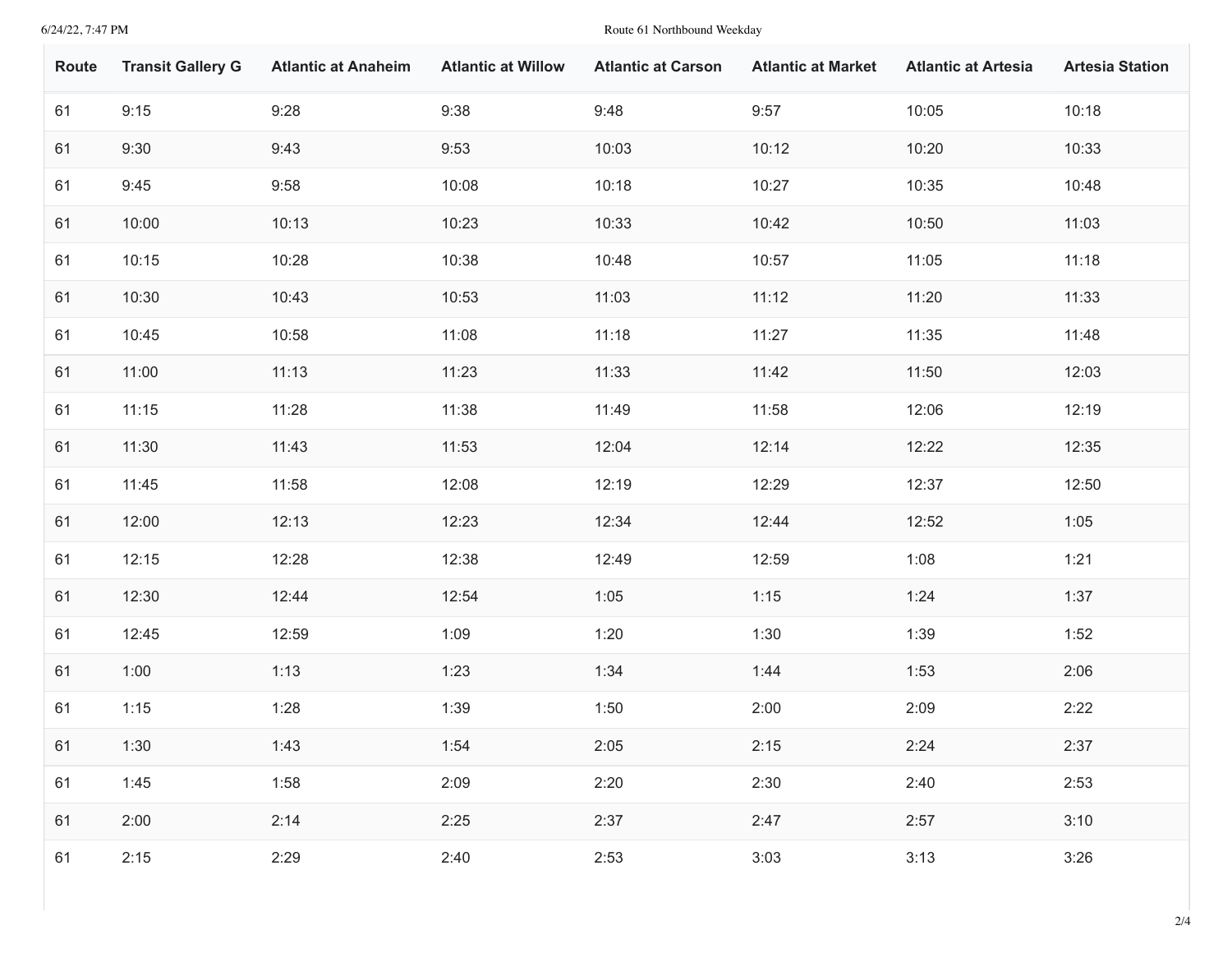6/24/22, 7:47 PM Route 61 Northbound Weekday

| Route | <b>Transit Gallery G</b> | <b>Atlantic at Anaheim</b> | <b>Atlantic at Willow</b> | <b>Atlantic at Carson</b> | <b>Atlantic at Market</b> | <b>Atlantic at Artesia</b> | <b>Artesia Station</b> |
|-------|--------------------------|----------------------------|---------------------------|---------------------------|---------------------------|----------------------------|------------------------|
| 61    | 2:30                     | 2:44                       | 2:55                      | 3:07                      | 3:17                      | 3:27                       | 3:40                   |
| 61    | 2:45                     | 2:59                       | 3:11                      | 3:23                      | 3:33                      | 3:42                       | 3:55                   |
| 61    | 3:00                     | 3:14                       | 3:26                      | 3:38                      | 3:48                      | 3:57                       | 4:10                   |
| 61    | 3:15                     | 3:29                       | 3:40                      | 3:52                      | 4:02                      | 4:11                       | 4:24                   |
| 61    | 3:30                     | 3:44                       | 3:55                      | 4:07                      | 4:17                      | 4:26                       | 4:39                   |
| 61    | 3:45                     | 3:59                       | 4:10                      | 4:22                      | 4:32                      | 4:41                       | 4:54                   |
| 61    | 4:00                     | 4:14                       | 4:25                      | 4:37                      | 4:47                      | 4:56                       | 5:09                   |
| 61    | 4:15                     | 4:29                       | 4:40                      | 4:52                      | 5:02                      | 5:11                       | 5:24                   |
| 61    | 4:30                     | 4:44                       | 4:55                      | 5:07                      | 5:17                      | 5:26                       | 5:39                   |
| 61    | 4:45                     | 4:59                       | 5:09                      | 5:21                      | 5:31                      | 5:40                       | 5:53                   |
| 61    | 5:00                     | 5:13                       | 5:23                      | 5:35                      | 5:44                      | 5:53                       | 6:06                   |
| 61    | 5:15                     | 5:28                       | 5:38                      | 5:49                      | 5:58                      | 6:07                       | 6:19                   |
| 61    | 5:30                     | 5:43                       | 5:53                      | 6:04                      | 6:13                      | 6:22                       | 6:34                   |
| 61    | 5:45                     | 5:58                       | 6:08                      | 6:18                      | 6:27                      | 6:35                       | 6:47                   |
| 61    | 6:00                     | 6:13                       | 6:23                      | 6:33                      | 6:42                      | 6:50                       | 7:02                   |
| 61    | 6:15                     | 6:28                       | 6:38                      | 6:48                      | 6:57                      | 7:05                       | 7:17                   |
| 61    | 6:35                     | 6:48                       | 6:58                      | 7:07                      | 7:16                      | 7:24                       | 7:36                   |
| 61    | 6:55                     | 7:08                       | 7:18                      | 7:27                      | 7:35                      | 7:43                       | 7:55                   |
| 61    | 7:15                     | 7:28                       | 7:37                      | 7:46                      | 7:54                      | 8:02                       | 8:14                   |
| 61    | 7:35                     | 7:47                       | 7:56                      | 8:05                      | 8:12                      | 8:20                       | 8:32                   |
| 61    | 8:05                     | 8:17                       | 8:26                      | 8:35                      | 8:42                      | 8:49                       | 9:00                   |